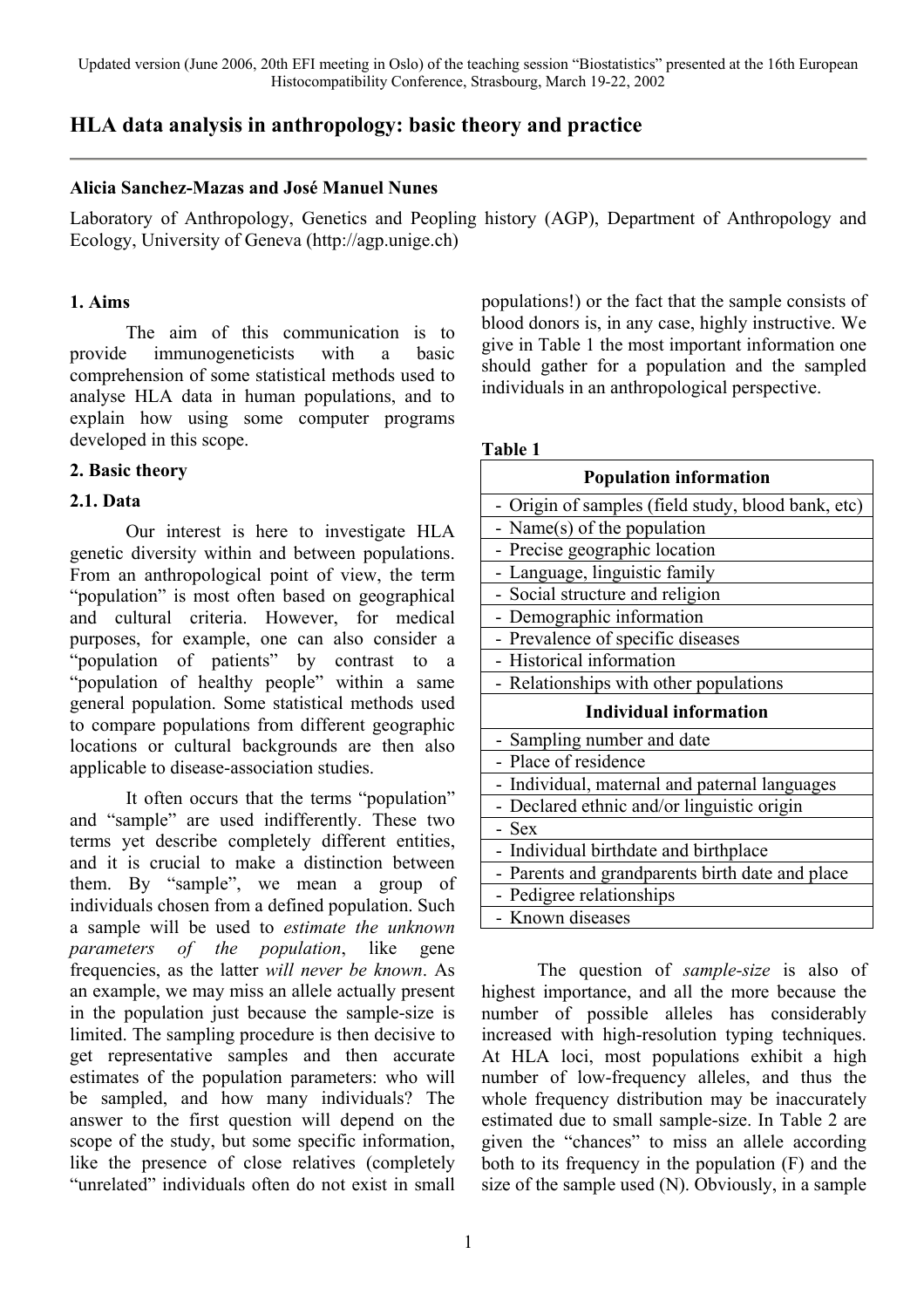of 50 individuals, only the most frequent alleles are properly represented.

| mı<br>и |  |
|---------|--|
|---------|--|

|                                                                                                |  |  | $ N = 50 N = 75 N = 100 N = 150 N = 200 $ |  |  |  |  |
|------------------------------------------------------------------------------------------------|--|--|-------------------------------------------|--|--|--|--|
| $\mid$ F = 0.010 $\mid$ 0.3660 $\mid$ 0.2214 $\mid$ 0.1340 $\mid$ 0.0490 $\mid$ 0.0179         |  |  |                                           |  |  |  |  |
| $\mathbf{F} = 0.020$   0.1326   0.0483   0.0176   0.0023   0.0003                              |  |  |                                           |  |  |  |  |
| $\mid$ F = 0.030 $\mid$ 0.0475 $\mid$ 0.0104 $\mid$ 0.0023 $\mid$ 0.0001 $\mid$ 0.00001        |  |  |                                           |  |  |  |  |
| $\mid$ F = 0.050 $\mid$ 0.0059 $\mid$ 0.0005 $\mid$ 0.00004 $\mid$ 0.0000 $\mid$ 0.0000 $\mid$ |  |  |                                           |  |  |  |  |

Moreover, a very important sample-size effect is reflected in the results of the statistical tests applied to the data. Depending on the test used, *we may get either false significant or false non-significant results* (these are called type I and type II errors, respectively). For example, we may often wrongly conclude that a given allele is more frequent in patients of a given disease than in controls, only because of a low sample-size. A frequently asked question is then: what is the minimal sample-size for appropriate statistical analyses of HLA data? There is no simple answer. If addressing a precise question, then there are techniques to determine a minimal sample size. For broad purposes, based on our experience and on Table 2, we think that *100 individuals could and should be taken as a very minimal threshold*. However, even under this condition, we ought to be care at any rate of the conclusions we draw from our results.

## **2.2. Estimating allele frequencies**

Even with high-resolution DNA typing techniques, HLA genotypes cannot be defined with certainty at a given locus, due to the fact that hidden alleles (usually called "blank") may still be present: when one unique allele is observed in an individual, the latter may be either homozygous for this allele, or heterozygous for this allele and an unknown one. For that reason, we should always talk about HLA *phenotypes* and not *genotypes*. The putative presence of a blank prevents us from estimating allele frequencies by direct counting of genes (counting once an allele in a heterozygote, and twice in a homozygote): doing that would lead to overestimate the frequencies of the most frequent alleles, and to ignore the fact that undetermined alleles may still be present in the population. In fact, each HLA locus behaves like a

system where all alleles are codominant but one (the blank, which can be considered as a recessive allele). A comparable although simpler situation is found for the classical ABO blood group polymorphism. To overcome this difficulty, Bernstein derived in 1924 an expression (known as "Bernstein formula") to estimate allele frequencies from "phenotypic" frequencies in the presence of a recessive. But, while this formula is easily applied with a hand calculator, it only provides a crude idea on gene frequencies. A much more efficient methodology has been developed since then, namely maximum-likelihood and EM (expectationmaximization, also called gene counting) methods, allowing to approach highly probable frequency distributions by an iterative procedure. The principle is that the iterative process stops when the allele frequency or the likelihood differences, between two consecutive iterations, are less than a given threshold. One important thing (unfortunately too often neglected) is that *the basic assumption of either Bernstein formula or maximum-likelihood and EM methods is Hardy-Weinberg equilibrium of the population under study.* This equilibrium has thus to be checked in parallel to any gene frequency estimation, the estimated frequencies being not meaningful otherwise.

# **2.3. Testing Hardy-Weinberg equilibrium**

Under this assumption, allele and genotype frequencies are linked by the simple equations  $P_{A_i A_i} = p_i^2$ , for a (true) homozygote, and  $P_{A_iA_i} = 2p_i p_i$  (i≠j), for a heterozygote. For a system with no recessives, the best way to test this hypothesis is by an exact test (like Fisher's). Unfortunately, *an exact test cannot be applied to current HLA data, due to the putative presence of a blank allele*. Only classical goodness-of-fit methods (like chi-square or G-tests) are allowed. On the other hand, classical goodness-of-fit methods are limited by the fact that they cannot be applied with confidence when the phenotypic distributions include classes with low-frequency expected values (i.e.  $Np_i^2$ , for homozygotes, and  $2Np_i p_j$ , for heterozygotes). In general, one takes a minimal threshold of 5 individuals for such classes. A traditional way to overcome this difficulty is to group low-frequency classes (corrections like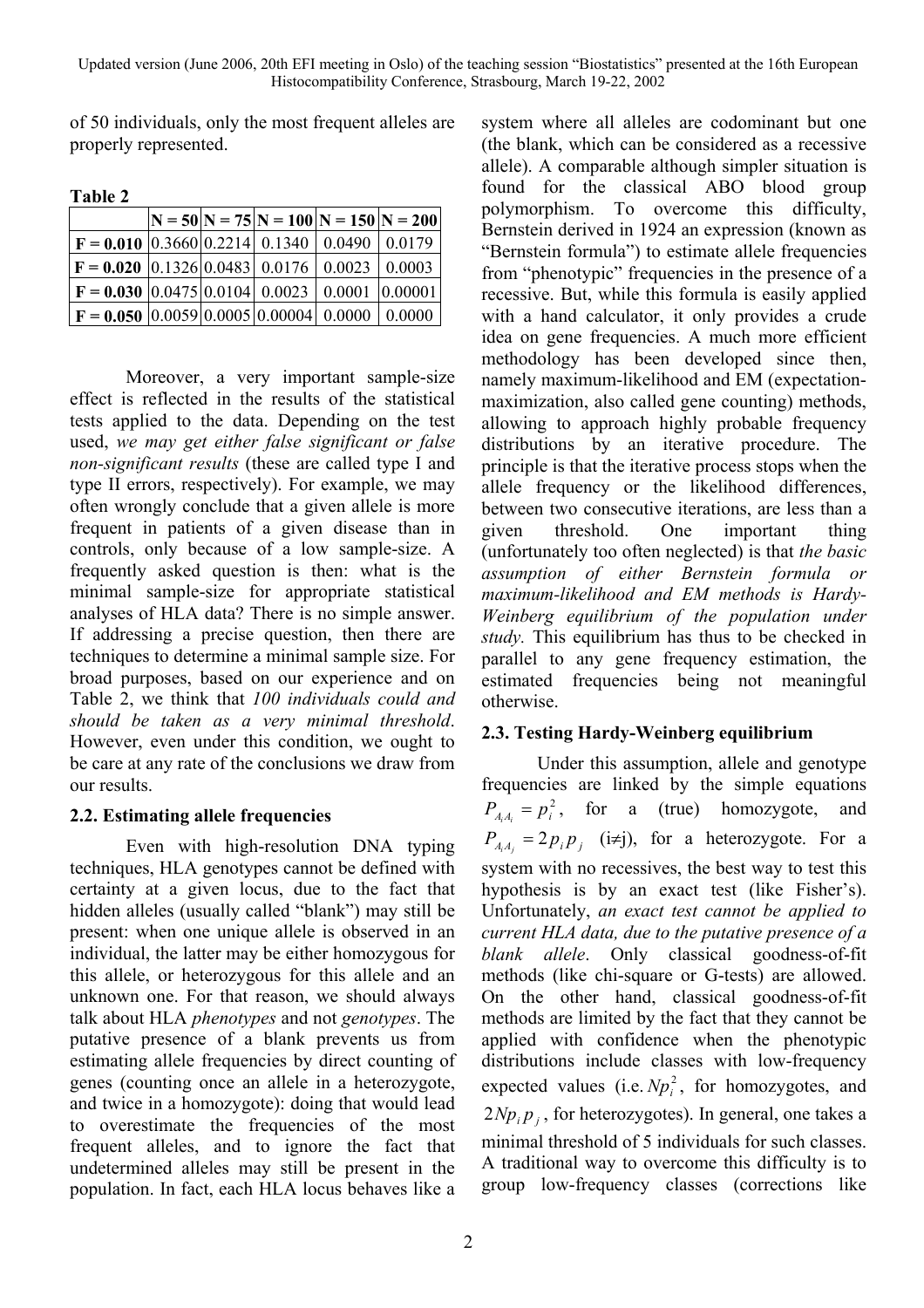Yate's do not apply in this case). However, the problem with HLA data is that the number of such classes is so high that no criteria for collapsing in one way or another is satisfactory. Actually, there is no ideal solution. However, a reasonable conclusion to draw from classical goodness-of-fit tests is to accept the null hypothesis of no disequilibrium if the final P-value is higher than a given significance level (usually 1% or 5%), and to reject it if the P-value is lower than the significance level *when classes with expected numbers lower than 5 are ignored*. If a P-value is significant only because low-frequency classes raise the total  $\chi$ 2 or G statistics to a significant value, we can only state that *the conclusion cannot be determined*. If the final conclusion is a significant deviation from Hardy-Weinberg equilibrium, one should not use the estimated allele frequencies without understanding the causes of such a deviation (e.g. heterogeneous sample, mixed, subdivided, or highly endogamous population, strong selective effects on the locus under study, and so on).

## **Tip: frequently asked statistical questions**

#### **What is a P-value?**

« it is a measure of the consistency of the observed data with a null hypothesis Ho »

#### **What is a null hypothesis Ho?**

« it is a hypothesis stating the equality between observed and expected values, or between two observations »

#### **What is a significant result?**

« it is a result suggesting the inconsistency of the observed data with a null hypothesis »

#### **How to evaluate this significance?**

« by comparing the P-value to a chosen significance level  $\alpha$  »

## **What is a significance level** α**?**

« it is a level of error accepted when drawing a statistical conclusion »

## **2.4. Estimating haplotype frequencies**

Both the putative presence of a blank allele at each locus and the fact that the gametic phase is rarely known in the sampled individuals render the estimation of haplotype frequencies very tricky. Maximum likelihood methods generally provide accurate frequencies, given that the sample-size is not too small. With HLA data, the number of observed haplotypes is usually so high that the maximum frequency seldom reaches 5%. Here, an important fact to recall is that *the estimation procedure never gives the true haplotype list present in the population, but only a probable one*. Low-frequency haplotypes, although listed, may in fact not be present! A wise assessment, before claiming the occurrence of a given haplotype in a population, is then to verify that the 95% confidence interval of its frequency (approximately the frequency  $\pm$  two standard deviations) does not contain zero. Otherwise one cannot state that the frequency of this haplotype is different from zero. Even a single copy of this haplotype may not be represented in the sample.

## **2.5. Testing linkage disequilibrium**

Linkage disequilibrium is most often estimated at the individual haplotype level as the non-random association of alleles taken at two different loci. However, the usual linkage disequilibrium coefficient,  $D = p_{ij} - p_i \cdot p_j$ , is strongly dependent upon allele frequencies and does not take 0 and 1 as minimal and maximal values, respectively. *D coefficients are thus neither comparable among different haplotypes, nor among identical haplotypes in different populations.* For such purposes, the standardised coefficient D' should be used instead. The usual D coefficient can yet be tested for statistical significance (null hypothesis: D=0). This is of the main importance, because even a very frequent haplotype would have no meaning in terms of a particular association among the corresponding alleles if it were found in nonsignificant linkage disequilibrium (this often occurs, for example, between DPB1 and DRB1 or DQB1 loci). The usual chi-square test can be applied to assess D significance, and here Yate's correction may be useful. However, one should keep a good sense regarding the conclusions, as low-frequency haplotypes can hardly be considered in significant linkage disequilibrium (think, for example, that a 1% frequency in a sample of 100 individuals means that the haplotype is only observed twice).

An alternative way of assessing non-random associations between the alleles of two loci is by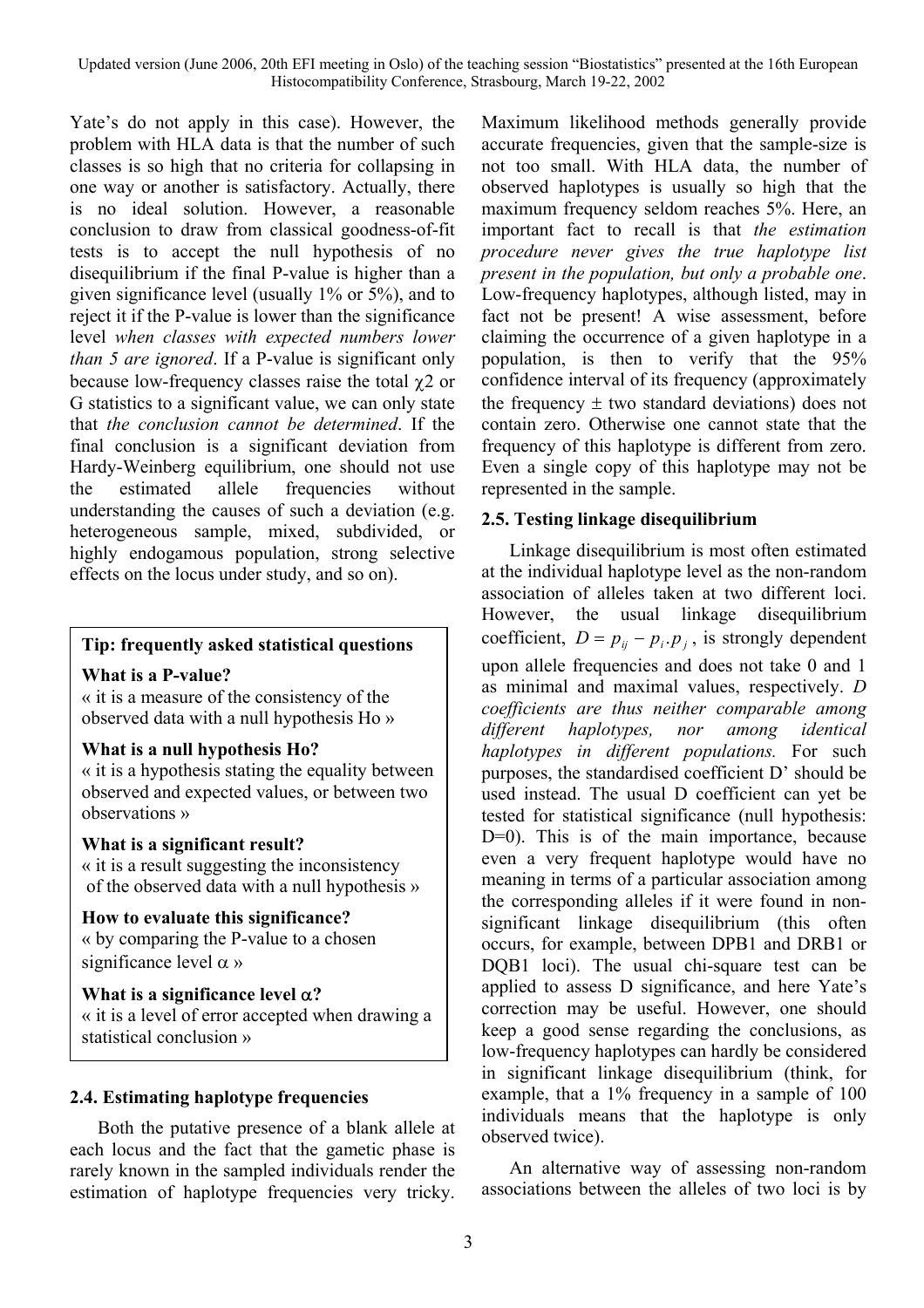using Fisher's exact test on 2x2 contingency tables. **2.6. Testing disease associations**  This test is very powerful and applies to lowfrequency classes. On the other hand, this approach does not test the same thing as before. It examines *whether the co-occurrence of two given allelic products (or antigens), in the sampled individuals, is higher than by chance,* but a significant result does not mean automatically that the corresponding alleles are on the same chromosome: trans associations are also taken into account. This is like testing allelic association at the phenotypic level, and may be useful for finding donorrecipient compatibilities in organ transplantation.

Finally, besides investigating linkage disequilibrium at each individual two-locus haplotype, one may wonder whether two given loci globally exhibit a statistically significant association, or whether they can be considered as independent. The tests may be carried out as described above, but for the total set of expected haplotypes. In such a case where multiple tests are done, but a global question is asked, up to 5% of significant values may be considered as being due by chance alone if we choose a significance level of 5%. To be sure that the global test is significant, the number of significant values must then be counted after Bonferroni's correction, which consists, approximately, in dividing the significance level by the number of tests done. The observation of at least one significant haplotype in linkage disequilibrium would then mean a significant global linkage disequilibrium between the two loci. This kind of approach may be applied both to classical goodness-of-fit (chi-square or Gtest) and to exact tests assessing allelic association at the haplotypic and genotypic level, respectively.

**Tip: Bonferroni's correction** must be applied when many independent tests are performed simultaneously.

The new level of significance ( $\alpha'$  instead of  $\alpha$ ) is given by

$$
\alpha' = 1 - (1 - \alpha)^{\frac{1}{k}}
$$

which is approximately similar to

$$
\alpha' = \frac{\alpha}{k}
$$

for a total of k tests.

Although it is not the central topic of this communication, the association of a given HLA allele with a particular disease may be assessed by similar approaches as those used for allelic associations. In that case, the best solution is to apply an exact test to a 2x2 contingency table including the number of individuals carrying the allele against those not carrying it among both patient and control population samples. The problem of the blank allele is here not found. However, *one should first define the precise question* (or, in other terms, *the null hypothesis*). One may want to know whether a given allele is associated to the disease. Then an individual 2x2 table is constructed and tested (by Fisher or chisquare with or without Yate's correction), and the observed P-value is compared to a given significance level (1% or 5%). Alternatively, one may want to verify a global association between a locus and a disease. Many alleles are then tested simultaneously, and Bonferroni's correction for multiple tests is required.

## **2.7. Comparing frequencies among populations**

A frequent task is to check whether two (or more) particular populations differ genetically from each other. As mentioned in the introduction, these populations may be of different origin or may represent patients and controls for a given disease. While being so common, this task is yet not so easily carried out with available HLA data. Indeed, *one should compare phenotypic or genotypic distributions between populations*. *Comparing populations using allelic frequencies can only be done when Hardy-Weinberg equilibrium holds*. In both cases, goodness-of-fit tests can be applied by taking into account the sizes of the samples to work on absolute frequencies. The usual problem related to low expected counts still persists.

Another way to test for population differentiation is by computing the *Fst fixation index*, which is proportional to the gene frequency variance among two or more populations. In the field of population genetics, this measure is commonly used as a genetic distance. A powerful procedure to test the significance of this index is provided by a nonparametric permutation approach. After a high number of rounds where individual genotypes are randomly permuted among populations, a null